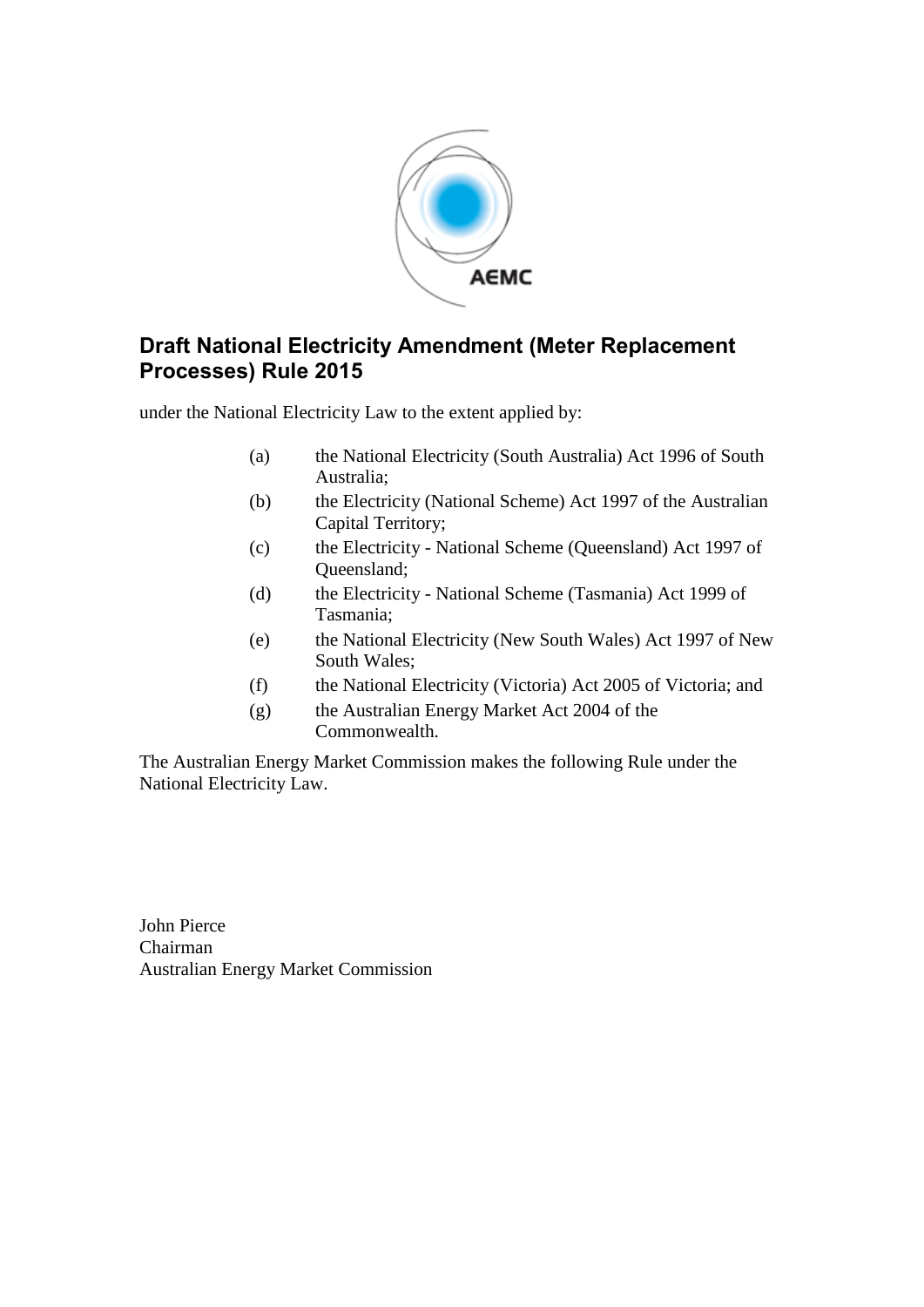# **Draft National Electricity Amendment (Meter Replacement Processes) Rule 2015**

### **1 Title of Rule**

This Rule is the *Draft National Electricity Amendment (Meter Replacement Processes) Rule 2015*.

# **2 Commencement**

Schedule 1 of this Rule commences operation on [1 December 2017].

Schedule 2 of this Rule commences operation on [COMMENCEMENT\_DATE].

# <span id="page-1-0"></span>**3 Amendment of the National Electricity Rules**

The National Electricity Rules are amended as set out in [Schedule 1.](#page-2-0)

## <span id="page-1-1"></span>**4 Savings and Transitional Amendments to the National Electricity Rules**

The National Electricity Rules are amended as set out in [Schedule 2.](#page-3-0)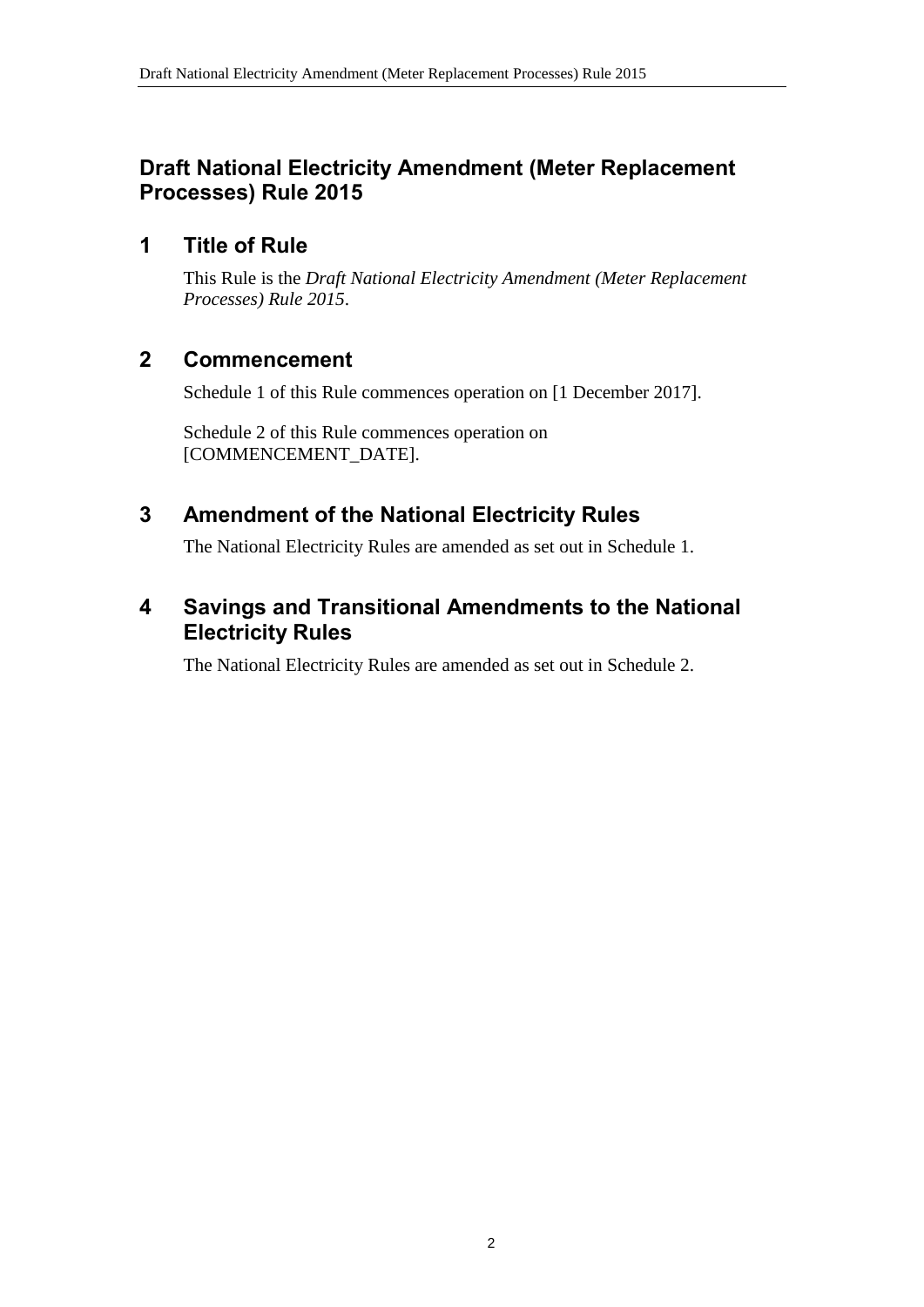# <span id="page-2-0"></span>**Schedule 1 Amendment to the National Electricity Rules**

[\(Clause 3\)](#page-1-0)

# **[1] Clause 7.6.2 Persons who may appoint Metering Coordinators**

Omit clause 7.6.2(c) and substitute:

- (c) The *Market Settlement and Transfer Solution Procedures* must specify that a *Metering Coordinator* at a *connection point* is responsible for the *metering installation*:
	- (1) where the change in the *Metering Coordinator* at a *connection point* is effected due to a change in the *financially responsible Market Participant* at the *connection point*, on the day that the *market load* at the *connection point* transfers to the new *financially responsible Market Participant*; and
	- (2) otherwise, on any other day.

# **[2] Clause 7.8.9 Meter churn**

Omit clause 7.8.9(e) and substitute:

- (e) The *Market Settlement and Transfer Solution Procedures* must:
	- (1) permit an *Incoming Retailer* to nominate the *Metering Coordinator*, *Metering Provider* and *Metering Data Provider* to be appointed at a *connection point* in respect of which it is the *Incoming Retailer*, with such appointments to become effective on the day that the *market load* at the *connection point* transfers to the *Incoming Retailer* as the new *financially responsible Market Participant*; and
	- (2) facilitate the transfer of a *market load* at a *connection point* on the same day that a new or replacement *metering installation* is installed at the *connection point*, where requested by an *Incoming Retailer*.